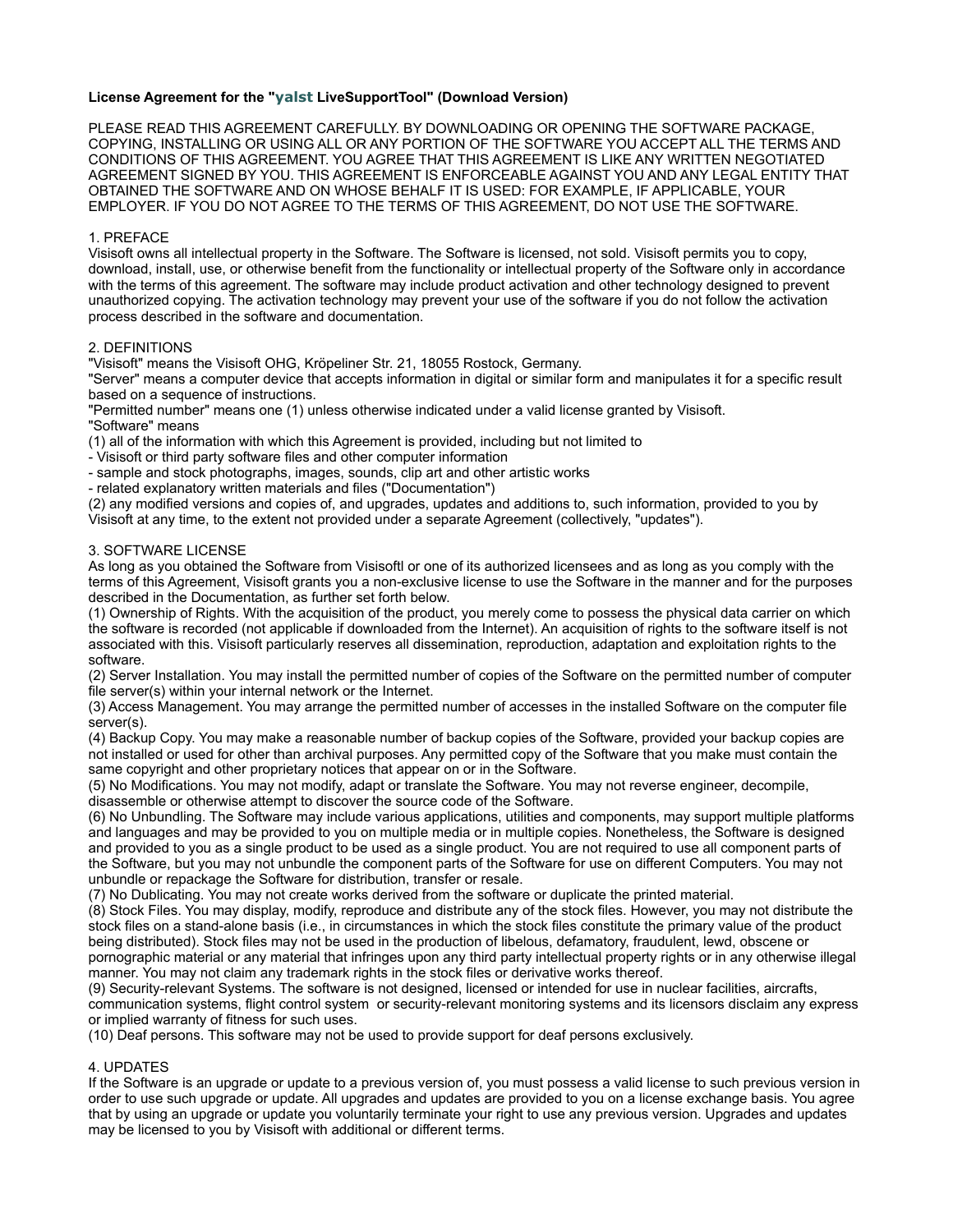## 5. TRIAL VERSION

If the Software is a tryout ("Trial Version"), then the following section applies. The tryout or free software versions may contain limited functionality and is to be used for demonstration and evaluation purposes only and not for your commercial purposes. Your use of the trial or free software versions is at your own risk.

## 6. INTELLECTUAL PROPERTY OWNERSHIP

The Software and any authorized copies that you make are the intellectual property of and are owned by Visisoft. The structure, organization and code of the Software are the valuable trade secrets and confidential information of Visisoft. The Software is protected by law, including but not limited to the copyright laws of Germany and other countries, and by international treaty provisions. This agreement does not grant you any intellectual property rights in the Software and all rights not expressly granted are reserved by Visisoft.

### 7. LIMITED WARRANTY

Visisoft warrants to you that for a period of ninety (90) days from the date of purchase, as evidenced by a copy of the receipt, the media on which Software is furnished (if any) will be free of defects in materials and workmanship under normal use. Except for the foregoing, Software is provided "AS IS". Your exclusive remedy and Visisoft's entire liability under this limited warranty will be at Visisoft's option to replace Software media or refund the fee paid for Software. Any implied warranties on the Software are limited to 90 days. Some countries or states do not allow limitations on duration of an implied warranty, so the above may not apply to you. This limited warranty gives you specific legal rights. You may have others, which vary from country to country and from state to state.

### 8. LIMITATION OF LIABILITY

(1) Unless specified in this agreement, all express or implied conditions, representations and warranties, including any implied warranty of merchantability, fitness for a particular purpose or non-infringement are disclaimed, except to the extent that these disclaimers are held to be legally invalid.

(2) The manufacturer Visisoft draws attention to the fact that in view of the current state of the art, it is not possible to create computer Software such that it functions free from error in all applications and combinations. The subject of the Agreement is merely a Software product which is fundamentally fit for use as stated in the description of the program and in the documentation. In particular, Visisoft does not guarantee that the Software will fulfill the your needs and purposes or will work together with your other programs. You bear the responsibility for the correct selection and the consequences of using the Software, in as far as intended or achieved results are concerned. The same applies to the printed material which accompanies the Software. Visisoft is not liable for damages except in the circumstances that damage has been caused by intent or through gross negligence on the behalf of Visisoft. The liability with respect to traders for gross negligence is also excluded. Any liability resulting from a property assured by Visisoft remains unaffected by this. Liability for consequential harm caused by a defect, which is not covered by the warranty is excluded.

(3) To the extent not prohibited by law, in no event will Visisoft or its affiliates or suppliers be liable to you for any loss, damages, claims or costs whatsoever including any consequential, indirect or incidental damages, any lost profits or lost savings, any damages resulting from business interruption, personal injury or failure to meet any duty of care, or claims by a third party, even if an adobe representative has been advised of the possibility of such loss, damages, claims or costs. the foregoing limitations and exclusions apply to the extent permitted by applicable law in your jurisdiction. Visisoft's aggregate liability and that of its affiliates and suppliers under or in connection with this agreement will be limited to the amount paid for the software, if any. This limitation will apply even in the event of a fundamental or material breach or a breach of the fundamental or material terms of this Agreement.

#### 9. TERMINATION

This Agreement is effective until terminated. You may terminate this Agreement at any time by destroying all copies of the Software. This Agreement will terminate immediately without notice from Visisoft if you fail to comply with any provision of this Agreement. Either party may terminate this Agreement immediately should any Software become, or in either party's opinion be likely to become, the subject of a claim of infringement of any intellectual property right. Upon termination, you must destroy all copies of the Software.

#### 10. EXPORT REGULATIONS

All Software and technical data delivered under this Agreement are subject to export control laws of Germany and may be subject to export or import regulations in other countries. You agree to comply strictly with all such laws and regulations and acknowledge that you have the responsibility to obtain such licenses to export, re-export, or import as may be required after delivery to you.

#### 11. GOVERNING LAW

Any action related to this Agreement will be governed by the laws of Germany. The courts of Rostock, Germany will have exclusive jurisdiction and venue over any dispute arising out of this agreement, and you hereby consents to the jurisdiction of such courts. No choice of law rules and of any jurisdiction will apply.

#### 12. SEVERABILITY

If any provision of this Agreement is held to be unenforceable, this Agreement will remain in effect with the provision omitted, unless omission would frustrate the intent of the parties, in which case this Agreement will immediately terminate.